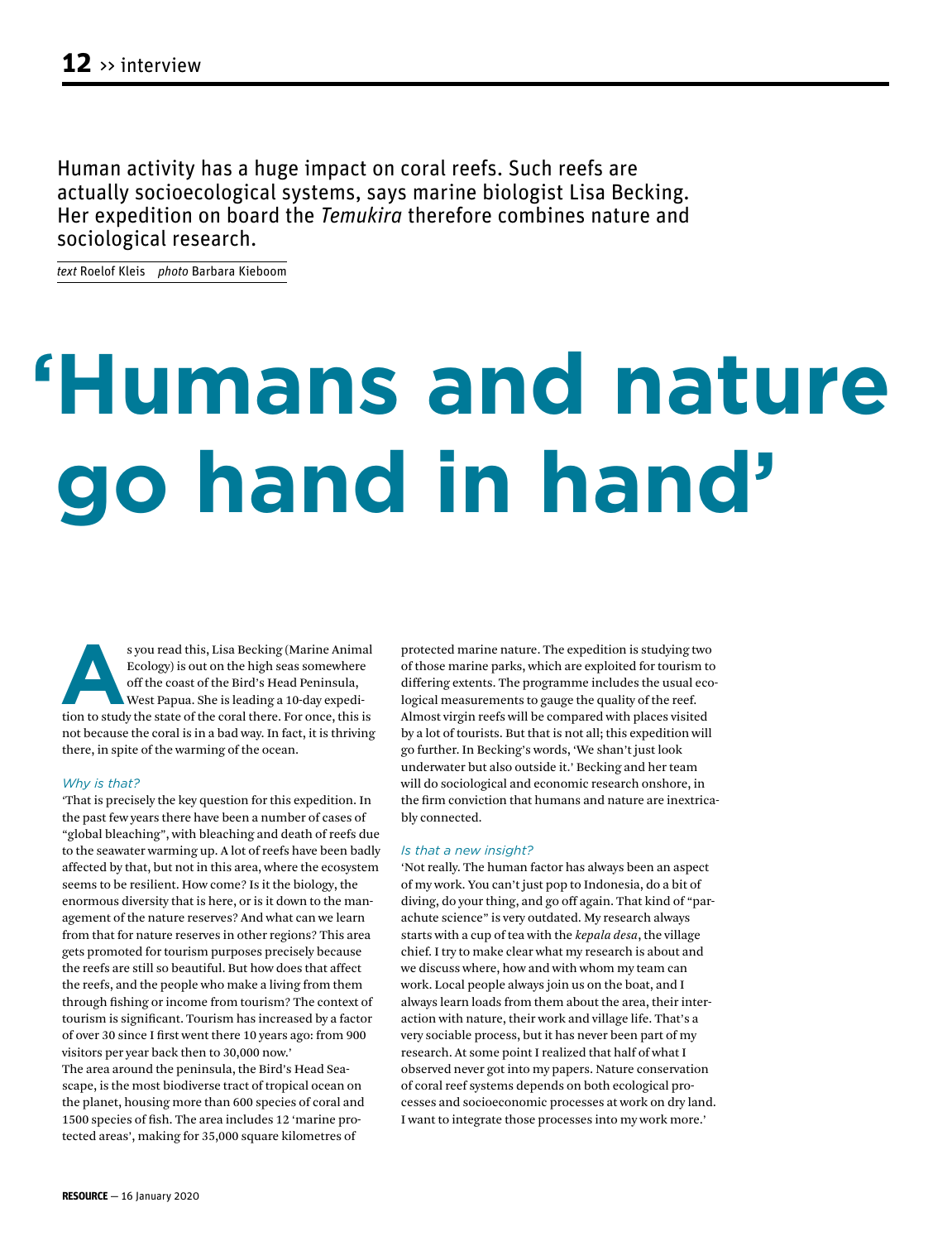# Leontine Elisabeth Becking

| <b>Born</b>    | Amsterdam (1978)                                |
|----------------|-------------------------------------------------|
| Studied        | Biology, University of Amsterdam (2004)         |
| PhD            | <b>Naturalis Biodiversity Centre and Leiden</b> |
|                | University (2012)                               |
| Work           | Berkeley University (2013-2015),                |
|                | <b>Wageningen Marine Research</b>               |
|                | (2012-present), Marine Animal Ecology           |
|                | $(2015-present)$                                |
| Prizes         | Rubicon (2012), Veni (2015),                    |
|                | L'Oréal-UNESCO (2019)                           |
|                | Member of The Young Academy (2018) and WUR      |
|                | group The Young Academy (2017)                  |
| <b>Hobbies</b> | going to art exhibitions and concerts,          |
|                | photography, reading, freediving.               |
|                | Lisa Becking writes a column in the Dutch daily |

newspaper *De Volkskrant* and is a founder member of The Young Academy book club 'On the same page'.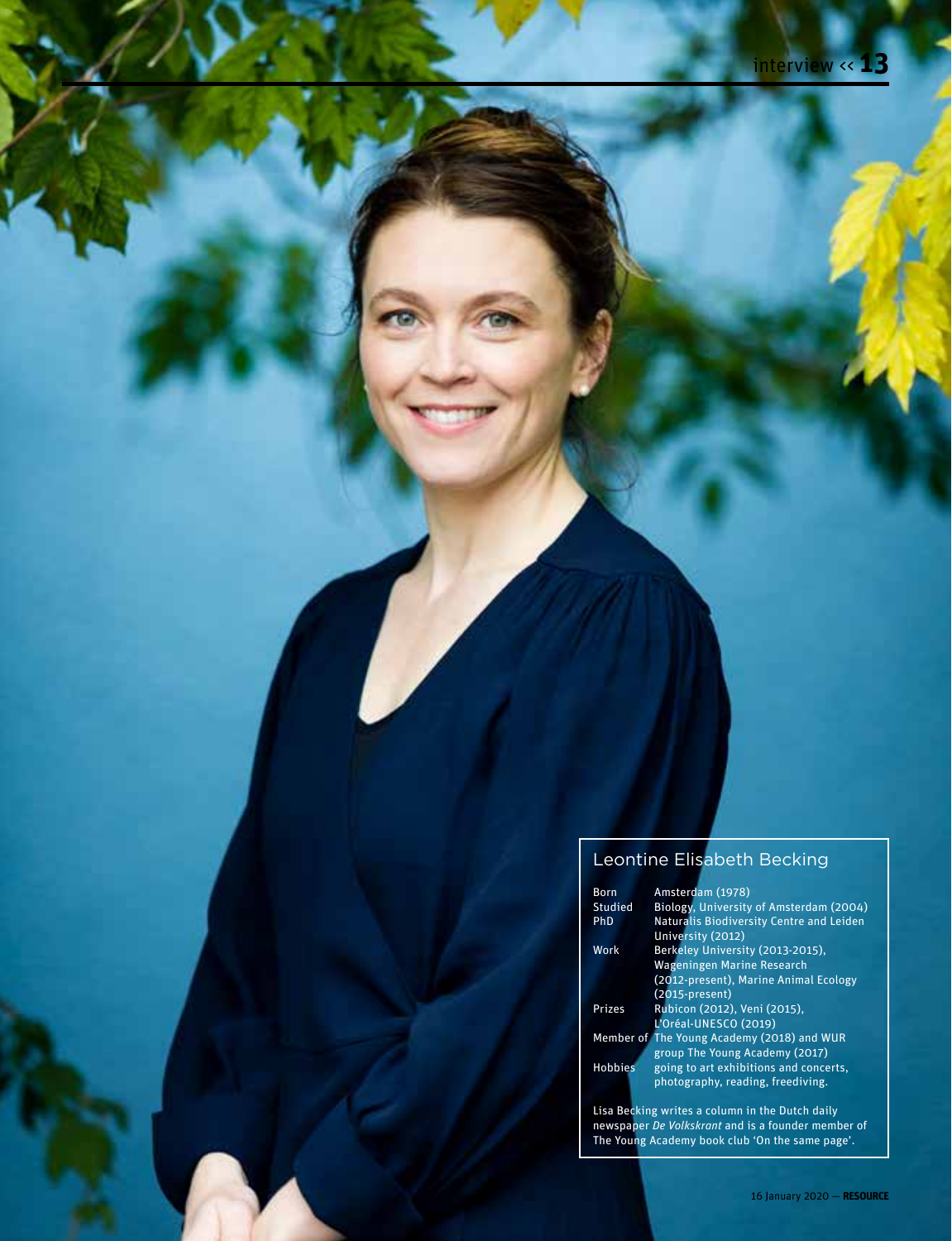

A lot of reefs have been badly affected by global bleeching, but not all of them. How come?

## *So you need humans in order to understand and protect nature better?*

'Humans and nature go hand in hand. Nature reserves visited by lots of tourists are socioecological systems. Humans influence nature and vice versa. You have to accept that: tourism is a given. Keeping tourists away is no longer realistic. I think there is a better way of protecting nature by assuming than humans are an integral part of the system and thinking about how you can adapt behaviour and policy. I am very convinced about that. No, I haven't suddenly turned into a sociologist. My aim is still to understand the natural system, but that system has got bigger for me, and now I work together with social scientists.'

Swimming and diving are second nature to Lisa Becking. 'I cannot remember a time when I didn't swim. When I was a child we always went to Menorca in the summer. I learned to snorkel very young, and I discovered the life going on underwater. I wanted to know everything about it, and when I got to know a marine biologist as a teenager, I knew for sure that that was what I wanted to be. I want to understand that system. I still have that curiosity. My research focuses on the question of how marine ani-

## **'When I got to know a marine biologist as a teenager, I knew for sure that that was what I wanted to be'**

mals and plants adapt to change in their environment. And I try to use that knowledge to help protect that nature.'

She's been quite successful in that so far. Becking has been awarded research grants (including Rubicon and Veni grants) and received the L'Oréal-UNESCO Award for talented women scientists last December. One Wageningen scientist went before her – biotechnologist Maria Barbarosa, who is now a professor. That is Becking's express ambition too. 'You embark on tenure track with the idea of working towards a chair.'